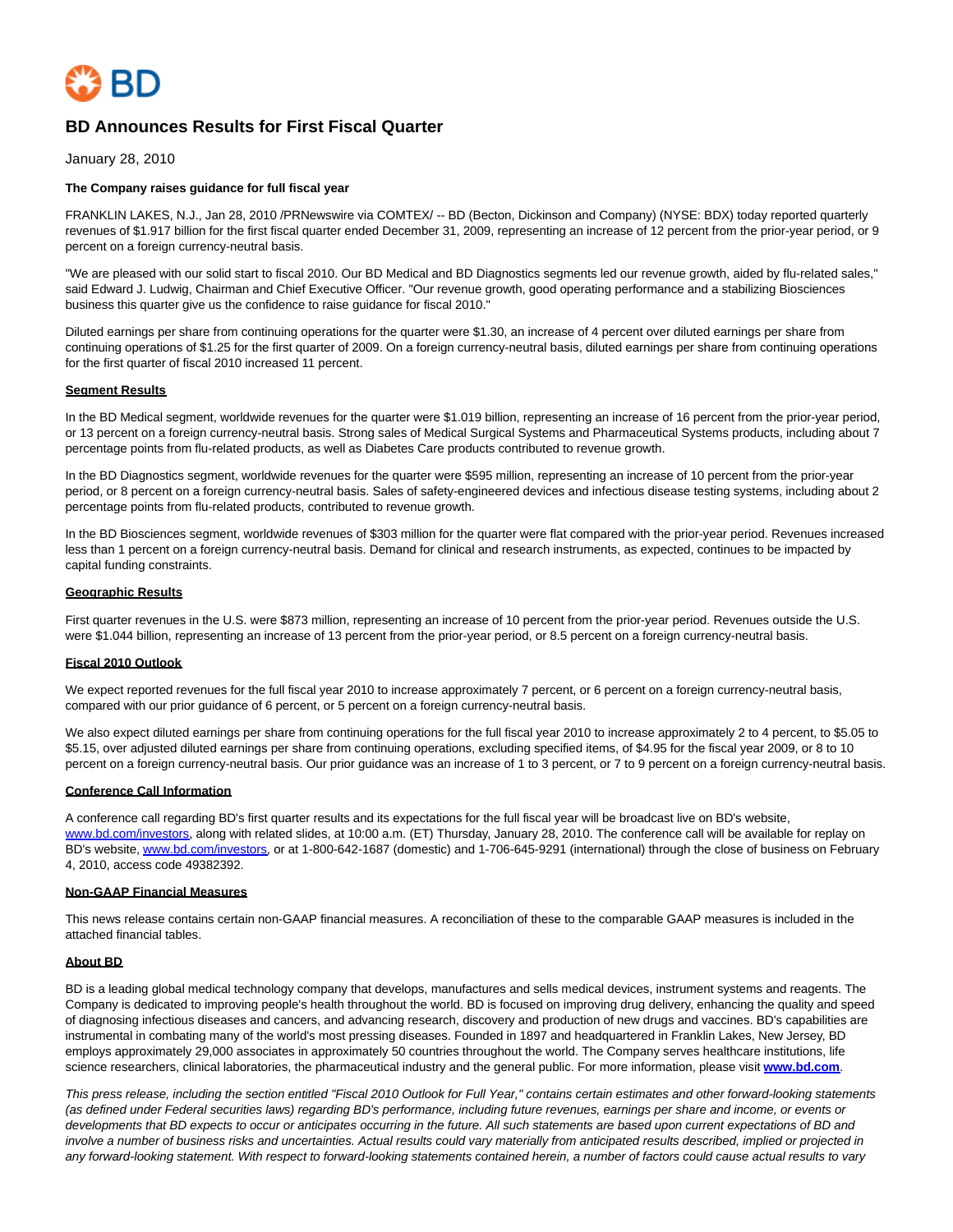materially from any forward-looking statement. For instance, various healthcare reform proposals, if enacted, would impose an excise tax applicable to medical device manufacturers, including BD. Other factors include, but are not limited to: adverse changes in regional, national or foreign economic conditions, including any impact that may result from the current global economic downturn on our ability to access credit markets and finance our operations, the demand for our products and services, or our suppliers' ability to provide products needed for our operations; changes in interest or foreign currency exchange rates, particularly in light of increased volatility in currency exchange rates; changes in government pricing and reimbursement policies or other healthcare cost containment reforms; competitive factors; pricing and market share pressures; difficulties inherent in product development and delays in product introductions; increases in energy costs and their effect on, among other things, the cost of producing BD's products; fluctuations in costs and availability of raw materials and in BD's ability to maintain favorable supplier arrangements and relationships; uncertainties of litigation (as described in BD's filings with the Securities and Exchange Commission); the effects of potential pandemic diseases; our ability to successfully integrate any businesses we acquire; and issuance of new or revised accounting standards, as well as other factors discussed in BD's filings with the Securities and Exchange Commission. We do not intend to update any forward-looking statements to reflect events or circumstances after the date hereof except as required by applicable laws or regulations.

 Contact: -------- Patricia A. Spinella, Investor Relations - 201-847-5453 Colleen T. White, Corporate Communications - 201-847-5369

## BECTON DICKINSON AND COMPANY CONSOLIDATED INCOME STATEMENTS (Unaudited; Amounts in thousands, except per share data)

|                                                                | Three Months Ended December 31, |                                           |                     |
|----------------------------------------------------------------|---------------------------------|-------------------------------------------|---------------------|
|                                                                | 2009                            |                                           | 2008 % Change       |
|                                                                | $- - - - -$                     | $\sim$ 1000 $\sim$                        | ---------           |
| <b>REVENUES</b>                                                | $$1,916,774$ $$1,717,919$       |                                           | 11.6                |
| Cost of products sold                                          |                                 | 919,542 796,274                           | 15.5                |
| Selling and administrative<br>Research and development         | 450,928<br>100,284              | 406,019<br>97,314                         | 11.1<br>3.1         |
| ------------<br>TOTAL OPERATING COSTS                          | --------                        |                                           | $- - -$             |
| AND EXPENSES<br>------------                                   |                                 | 1,470,754 1,299,607                       | 13.2<br>$- - - - -$ |
| OPERATING INCOME                                               | 446,020                         | 418,312                                   | 6.6                 |
|                                                                |                                 |                                           |                     |
| Interest income                                                |                                 | 8,789 1,651                               | N/M                 |
| Interest expense<br>Other (expense) income, net                |                                 | $(12, 987)$ $(7, 824)$<br>$(2,354)$ 9,411 | 66.0<br>NM          |
| ---------------<br>INCOME FROM CONTINUING                      | -------                         | $- - - - - -$                             | $---$               |
| OPERATIONS BEFORE INCOME TAXES                                 |                                 | 439,468 421,550                           | 4.3                 |
| Income tax provision<br>--------------------                   | --------                        | 123,490 112,131                           | 10.1<br>$- - - - -$ |
| INCOME FROM CONTINUING                                         |                                 |                                           |                     |
| OPERATIONS                                                     |                                 | 315,978 309,419                           | 2.1                 |
| INCOME FROM DISCONTINUED<br>OPERATIONS                         |                                 |                                           |                     |
| NET OF INCOME TAX                                              |                                 |                                           |                     |
| PROVISION OF                                                   |                                 |                                           |                     |
| \$152 AND \$854, RESPECTIVELY<br>_____________________________ | $---$                           | 398 2,649                                 | NM<br>$- - -$       |
| NET INCOME                                                     |                                 | \$316,376 \$312,068                       | 1.4                 |
| ----------                                                     | --------                        | --------                                  | $---$               |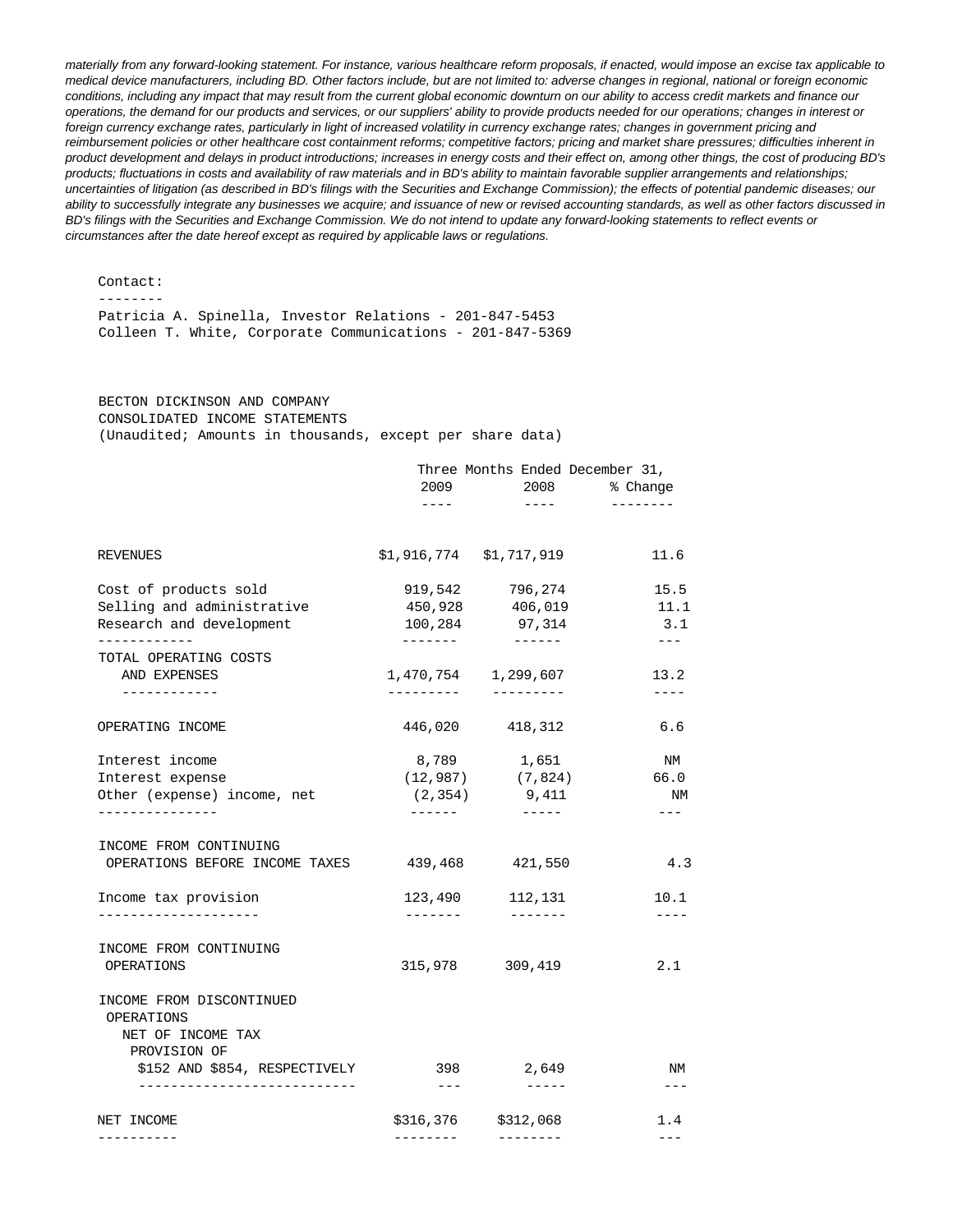## EARNINGS PER SHARE

| Basic:                            |         |         |           |
|-----------------------------------|---------|---------|-----------|
| Income from continuing operations | \$1.33  | \$1.28  | 3.9       |
| Income from                       |         |         |           |
| discontinued operations           | \$      | \$0.01  | <b>NM</b> |
| Net income                        | \$1.33  | \$1.29  | 3.1       |
| Diluted:                          |         |         |           |
| Income from continuing            |         |         |           |
| operations                        | \$1.30  | \$1.25  | 4.0       |
| Income from                       |         |         |           |
| discontinued                      |         |         |           |
| operations                        | \$      | \$0.01  | ΝM        |
| Net income                        | \$1.30  | \$1.26  | 3.2       |
| AVERAGE SHARES OUTSTANDING        |         |         |           |
| Basic                             | 237,360 | 242,397 |           |
| Diluted                           | 242,965 | 248,311 |           |
|                                   |         |         |           |

NM - Not Meaningful

 BECTON DICKINSON AND COMPANY SUPPLEMENTAL REVENUE INFORMATION REVENUES BY SEGMENT AND GEOGRAPHIC AREA (Unaudited; Amounts in thousands)

|                           |                                                            | Three Months Ended December 31,         |
|---------------------------|------------------------------------------------------------|-----------------------------------------|
| 2009<br>$- - - -$         | 2008<br>$---$                                              | % Change<br>--------                    |
|                           |                                                            |                                         |
| United States \$452,385   | \$394,161                                                  | 14.8                                    |
| International 566,243     | 481,029                                                    | 17.7<br>$- - - - -$                     |
| \$1,018,628<br>---------- | \$875,190<br>--------                                      | 16.4<br>----                            |
|                           |                                                            |                                         |
| United States \$310,205   | \$287,568                                                  | 7.9                                     |
| International 285,269     | 252,623                                                    | 12.9<br>$\qquad \qquad - - -$           |
| \$595,474                 | \$540,191                                                  | 10.2                                    |
|                           |                                                            |                                         |
|                           |                                                            |                                         |
| United States \$110,636   | \$113,751                                                  | (2.7)                                   |
|                           |                                                            | 1.7                                     |
| \$302,672                 | \$302,538                                                  |                                         |
|                           |                                                            |                                         |
|                           |                                                            |                                         |
| United States \$873,226   | \$795,480                                                  | 9.8                                     |
| ---------                 | -------                                                    | 13.1<br>$---$                           |
| International             | --------<br>International 192,036<br>--------<br>1,043,548 | 188,787<br>$- - - - - - - -$<br>922,439 |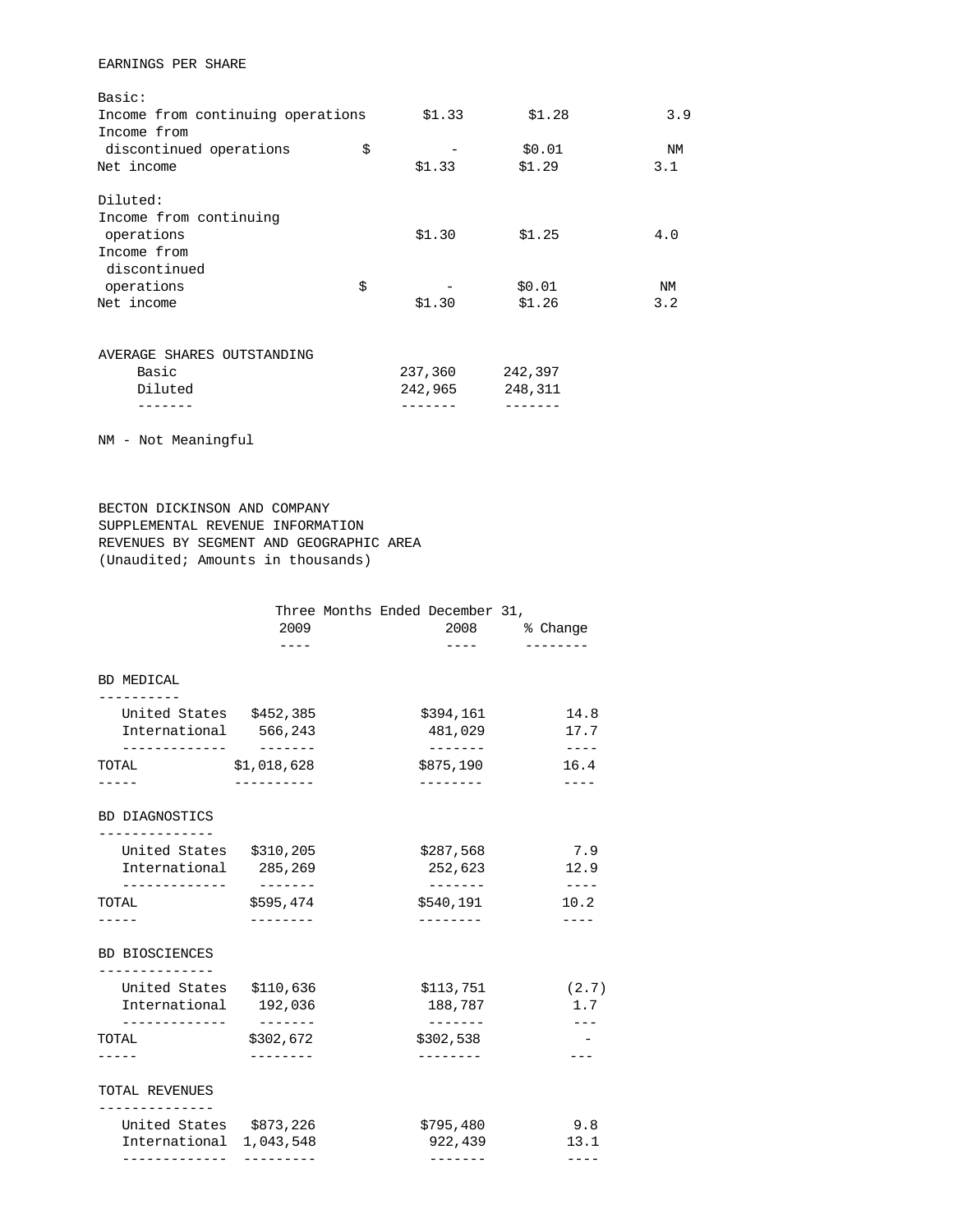| $\sim$    | ъ.<br>∸ | ч<br>◡ |         |
|-----------|---------|--------|---------|
| ---<br>__ | ------  | ----   | $- - -$ |

 BECTON DICKINSON AND COMPANY SUPPLEMENTAL REVENUE INFORMATION REVENUES BY BUSINESS SEGMENTS AND UNITS Three Months Ended December 31, (Unaudited; Amounts in thousands)

| United States                                                                               |                   |                                                                                                                                                                                                                                                                                                                                                                                                               |                                        |  |
|---------------------------------------------------------------------------------------------|-------------------|---------------------------------------------------------------------------------------------------------------------------------------------------------------------------------------------------------------------------------------------------------------------------------------------------------------------------------------------------------------------------------------------------------------|----------------------------------------|--|
|                                                                                             | 2009<br>$- - - -$ | 2008 % Change<br>$\frac{1}{2} \frac{1}{2} \frac{1}{2} \frac{1}{2} \frac{1}{2} \frac{1}{2} \frac{1}{2} \frac{1}{2} \frac{1}{2} \frac{1}{2} \frac{1}{2} \frac{1}{2} \frac{1}{2} \frac{1}{2} \frac{1}{2} \frac{1}{2} \frac{1}{2} \frac{1}{2} \frac{1}{2} \frac{1}{2} \frac{1}{2} \frac{1}{2} \frac{1}{2} \frac{1}{2} \frac{1}{2} \frac{1}{2} \frac{1}{2} \frac{1}{2} \frac{1}{2} \frac{1}{2} \frac{1}{2} \frac{$ |                                        |  |
| BD MEDICAL                                                                                  |                   |                                                                                                                                                                                                                                                                                                                                                                                                               |                                        |  |
| .<br>Medical Surgical                                                                       |                   |                                                                                                                                                                                                                                                                                                                                                                                                               |                                        |  |
| Systems                                                                                     |                   | \$286,535 \$256,255                                                                                                                                                                                                                                                                                                                                                                                           | 11.8                                   |  |
| Diabetes Care                                                                               | 96,564            | 88,465                                                                                                                                                                                                                                                                                                                                                                                                        | 9.2                                    |  |
| Pharmaceutical                                                                              |                   |                                                                                                                                                                                                                                                                                                                                                                                                               |                                        |  |
| Systems                                                                                     |                   | 62,021 42,652                                                                                                                                                                                                                                                                                                                                                                                                 | 45.4                                   |  |
| Ophthalmic Systems                                                                          | 7,265             | 6,789                                                                                                                                                                                                                                                                                                                                                                                                         | 7.0                                    |  |
| _________________<br>TOTAL                                                                  | $- - - - -$       | $- - - - -$<br>\$452,385 \$394,161                                                                                                                                                                                                                                                                                                                                                                            | $---$<br>14.8                          |  |
|                                                                                             | . <i>.</i> .      | --------                                                                                                                                                                                                                                                                                                                                                                                                      |                                        |  |
|                                                                                             |                   |                                                                                                                                                                                                                                                                                                                                                                                                               |                                        |  |
| Preanalytical Systems \$156,236 \$149,230<br>Diagnostic Systems 153,969<br>---------------- |                   | 138,338<br>$- - - - - - - -$                                                                                                                                                                                                                                                                                                                                                                                  |                                        |  |
| TOTAL                                                                                       | --------          | \$310,205 \$287,568                                                                                                                                                                                                                                                                                                                                                                                           | 4.7<br>11.3<br>$----$<br>7.9           |  |
|                                                                                             | ---------         | ---------                                                                                                                                                                                                                                                                                                                                                                                                     |                                        |  |
| <b>BD BIOSCIENCES</b>                                                                       |                   |                                                                                                                                                                                                                                                                                                                                                                                                               |                                        |  |
| -------------<br>Cell Analysis                                                              |                   | \$77,604 \$77,379                                                                                                                                                                                                                                                                                                                                                                                             |                                        |  |
| Discovery Labware                                                                           | 33,032            | 36,372                                                                                                                                                                                                                                                                                                                                                                                                        |                                        |  |
| ---------------<br>TOTAL                                                                    | $- - - - - - -$   | $$110,636$ $$113,751$                                                                                                                                                                                                                                                                                                                                                                                         | 0.3<br>(9.2)<br>$\frac{1}{2}$<br>(2.7) |  |
|                                                                                             |                   | --------                                                                                                                                                                                                                                                                                                                                                                                                      |                                        |  |
| TOTAL UNITED STATES                                                                         | \$873,226         | \$795,480                                                                                                                                                                                                                                                                                                                                                                                                     | 9.8                                    |  |

 BECTON DICKINSON AND COMPANY SUPPLEMENTAL REVENUE INFORMATION REVENUES BY BUSINESS SEGMENTS AND UNITS Three Months Ended December 31, (continued) (Unaudited; Amounts in thousands)

#### International -------------

|      |                          | % Change |  |
|------|--------------------------|----------|--|
|      |                          | -------- |  |
|      |                          | FX.      |  |
| 2009 | 2008 Reported FXN Impact |          |  |
|      |                          |          |  |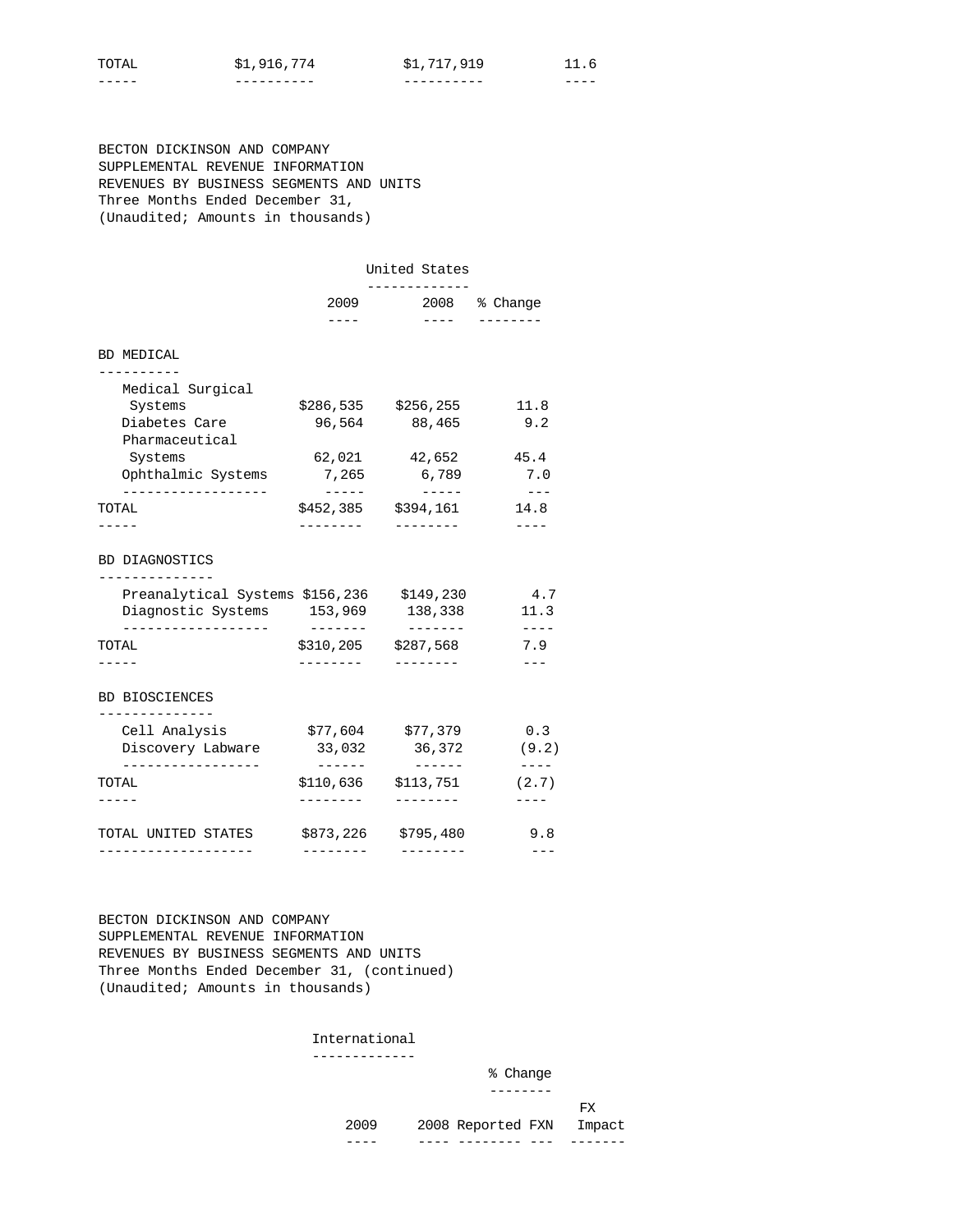| Medical Surgical                                                             |                      |                     |                                     |             |
|------------------------------------------------------------------------------|----------------------|---------------------|-------------------------------------|-------------|
| Systems                                                                      |                      |                     | \$273,491 \$224,246 22.0 15.3 6.7   |             |
| Diabetes Care<br>Pharmaceutical                                              |                      |                     | 104,957 91,541 14.7 7.7             | 7.0         |
| Systems                                                                      |                      |                     | 173,953 152,129 14.3 7.3            | 7.0         |
| Ophthalmic Systems                                                           |                      |                     | 13,842 13,113 5.6 2.8               | 2.8         |
| ------------------<br>TOTAL                                                  |                      |                     | \$566,243 \$481,029 17.7 11.0 6.7   | $- - -$     |
|                                                                              |                      |                     |                                     |             |
| BD DIAGNOSTICS                                                               |                      |                     |                                     |             |
| -------------                                                                |                      |                     |                                     |             |
| Preanalytical Systems \$143,930 \$128,924 11.6 6.8 4.8                       |                      |                     |                                     |             |
| Diagnostic Systems 141,339 123,699 14.3 10.0 4.3                             |                      |                     |                                     |             |
| ----------------<br>TOTAL                                                    |                      |                     | $$285, 269 \$252, 623$ 12.9 8.3 4.6 | $- - -$     |
|                                                                              |                      |                     |                                     |             |
| <b>BD BIOSCIENCES</b><br>______________                                      |                      |                     |                                     |             |
| Cell Analysis                                                                |                      |                     | $$153,731$ $$152,142$ 1.0 1.9 (0.9) |             |
| Discovery Labware<br>_________________                                       |                      | 38,305 36,645       | $4.5$ $4.9$ $(0.4)$                 | $- - - - -$ |
| TOTAL                                                                        |                      | \$192,036 \$188,787 | $1.7$ $2.5$ $(0.8)$                 |             |
|                                                                              |                      | --------- --------  | --- --- -                           |             |
| TOTAL INTERNATIONAL \$1,043,548 \$922,439 13.1 8.5 4.6<br>------------------ | ----------- -------- |                     | -----                               |             |
|                                                                              |                      |                     |                                     |             |

 BECTON DICKINSON AND COMPANY SUPPLEMENTAL REVENUE INFORMATION REVENUES BY BUSINESS SEGMENTS AND UNITS Three Months Ended December 31, (continued) (Unaudited; Amounts in thousands)

BD MEDICAL

| Total<br>_____ |
|----------------|
| $ -$           |

|                                                                      |                                                                                                                                                           |                                     | % Change                 |           |                      |
|----------------------------------------------------------------------|-----------------------------------------------------------------------------------------------------------------------------------------------------------|-------------------------------------|--------------------------|-----------|----------------------|
|                                                                      | 2009                                                                                                                                                      |                                     | 2008 Reported FXN Impact |           | FX.                  |
|                                                                      |                                                                                                                                                           |                                     |                          |           |                      |
| BD MEDICAL                                                           |                                                                                                                                                           |                                     |                          |           |                      |
|                                                                      |                                                                                                                                                           |                                     |                          |           |                      |
| Medical Surgical<br>Systems                                          |                                                                                                                                                           | $$560,026$ $$480,501$ 16.6 13.4 3.2 |                          |           |                      |
| Diabetes Care                                                        |                                                                                                                                                           | 201,521 180,006 12.0 8.4            |                          |           | 3.6                  |
| Pharmaceutical                                                       |                                                                                                                                                           |                                     |                          |           |                      |
| Systems                                                              | 235,974 194,781 21.1 15.6                                                                                                                                 |                                     |                          |           | 5.5                  |
| Ophthalmic Systems 21,107 19,902 6.1 4.3                             |                                                                                                                                                           |                                     |                          |           | 1.8                  |
| TOTAL                                                                | and the company of the company of the company of the company of the company of the company of the company of the<br>$$1,018,628$ $$875,190$ $16.4$ $12.7$ |                                     |                          |           | $\frac{1}{2}$<br>3.7 |
|                                                                      |                                                                                                                                                           |                                     |                          |           |                      |
| <b>BD DIAGNOSTICS</b>                                                |                                                                                                                                                           |                                     |                          |           |                      |
| -----------<br>Preanalytical Systems \$300,166 \$278,154 7.9 5.7 2.2 |                                                                                                                                                           |                                     |                          |           |                      |
| Diagnostic Systems 295,308 262,037                                   |                                                                                                                                                           |                                     |                          | 12.7 10.7 | 2.0                  |
| . _ _ _ _ _ _ _ _ _ _ _ _ _ _ _ _ _ _                                | -------                                                                                                                                                   |                                     | -----                    |           |                      |